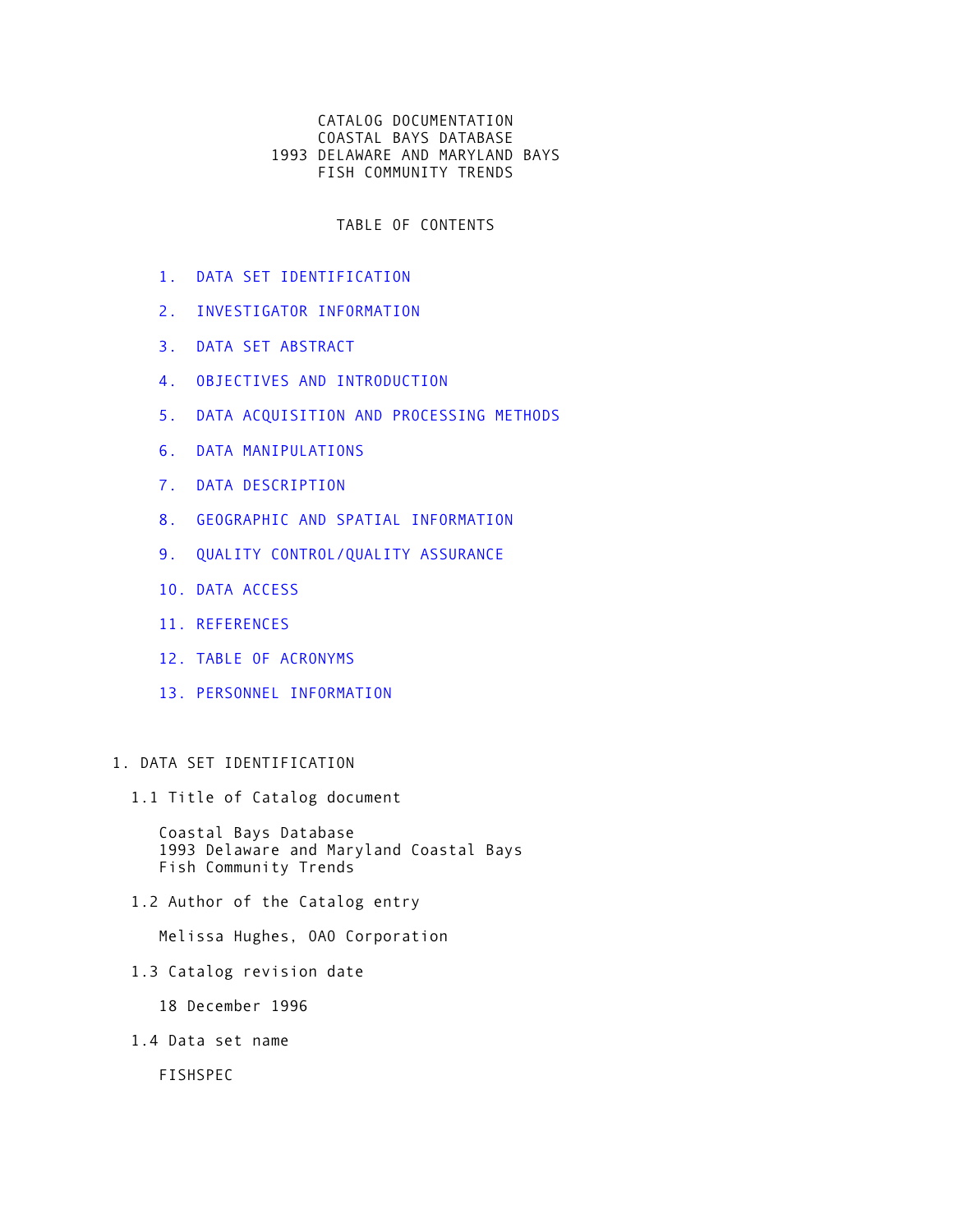### 1.5 Task Group

Mid-Atlantic Integration and Assessment (MAIA)

1.6 Data set identification code

206

1.7 Version

001

1.8 Requested Acknowledgment

 If you plan to publish these data in any way, EPA requires a standard statement for work it has supported:

 "Although the data described in this article have been funded wholly or in part by the U. S. Environmental Protection Agency through its EMAP-Estuaries Program, it has not been subjected to Agency review, and therefore does not necessarily reflect the views of the Agency and no official endorsement should be inferred."

### <span id="page-1-0"></span>2. INVESTIGATOR INFORMATION

2.1 Principal Investigator

 Dr. Frederick W. Kutz U.S. Environmental Protection Agency - Region III

2.2. Investigation Participant-Sample Collection

 Kent S. Price and Maryellen Timmons University of Delaware

 Janis C. Chaillou Versar, Inc.

 Cecelia C. Linder, James F. Casey, Steve Doctor and Alan Wesche Maryland Department of Natural Resources

<span id="page-1-1"></span>3. DATA SET ABSTRACT

3.1 Abstract of the Data Set

 The Fish Community Trends data set reports fish abundance, composition and length data collected from seining at historical sites. These data were compared to historical data to determine whether perceived changes in the fish community could be related to spatial or temporal trends in water quality in Delaware and Maryland's coastal inland bays.

3.2 Keywords for the Data Set

Taxon abundance, fish community composition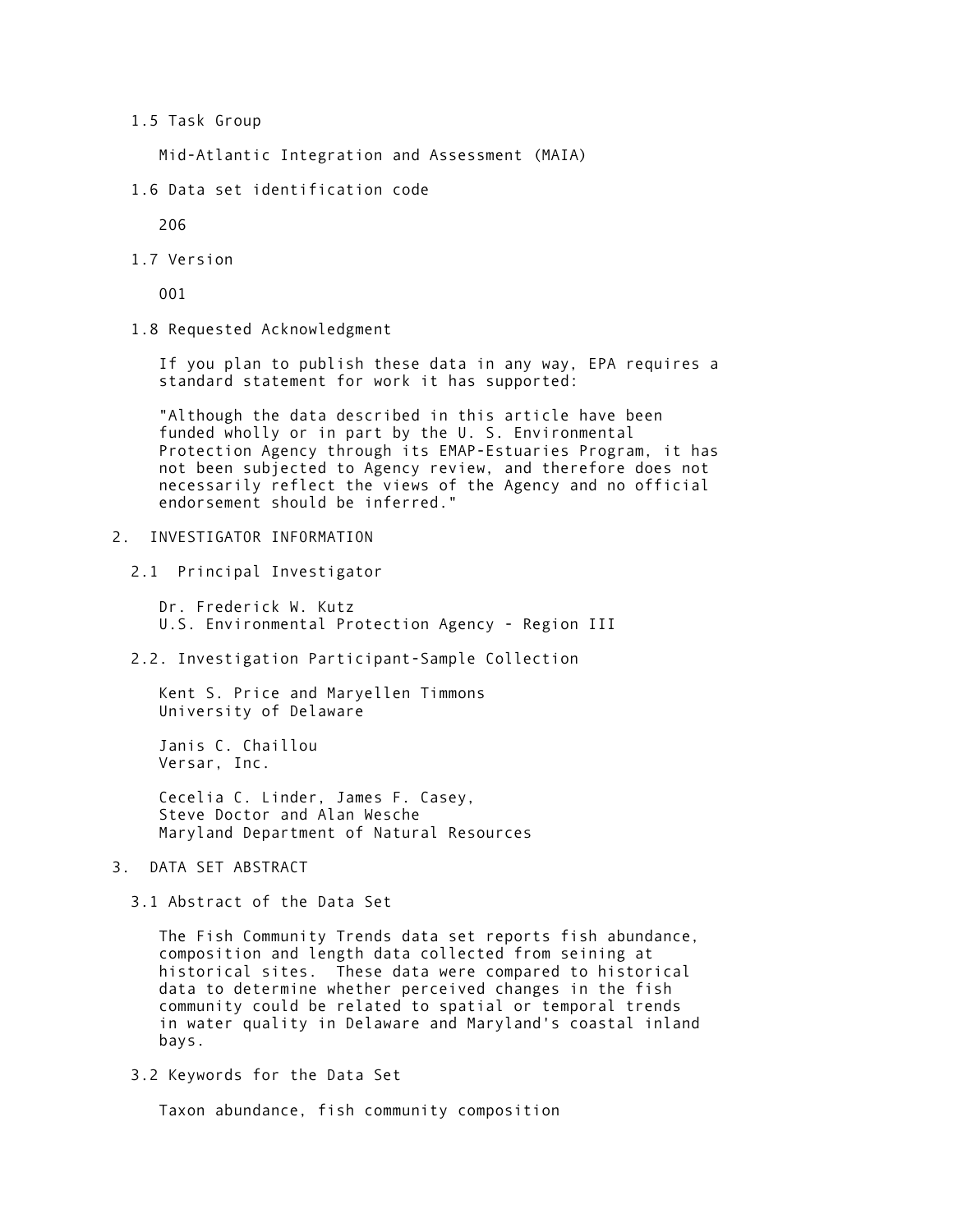# <span id="page-2-0"></span>4. OBJECTIVES AND INTRODUCTION

4.1 Program Objective

 The objective of the Coastal Bays Joint Assessment was to assess the ecological condition of the Delaware and Maryland coastal bays, compare the current ecological condition of the bays with their historical condition and to evaluate indicators and sampling design elements that can be used to direct future monitoring activities in the system.

4.2 Data Set Objective

 The objective of the FISHSPEC data set is to provide abundance and composition data on fish taxon collected at a sampling site.

4.3 Data Set Background Information

 Studies in fresh water have generally shown that moderate eutrophication increases fish biomass, but may shift the composition of the fish community from desirable colder water fish to rough fish such as carp. The mechanism underlying the shift in community structure is poorly understood, but may be related to such factors as reduced grazing ability of predatory fish brought about by increased turbidity from increased amounts of phytoplankton. Almost no studies of this type have been conducted for estuarine fish.

4.4 Summary of Investigation Parameters

 Fish were identified, counted and up to 25 individuals measured at a site.

- <span id="page-2-1"></span>5. DATA ACQUISITION AND SAMPLING METHODS
	- 5.1 Data Acquisition

5.1.1 Sampling Objective

 Conduct beach seine survey of juvenile fish in the Delaware and Maryland coastal bays consistent with historical surveys.

5.1.2 Sample Collection Methods Summary

 Seines were deployed by holding one end on shore, towing the other end perpendicularly away from shore, walking parallel to shore for 50 yards, then sweeping the seine in a semicircular path towards the shore.

5.1.3 Sampling Start Date

July 1993

5.1.4 Sampling End Date

September 1993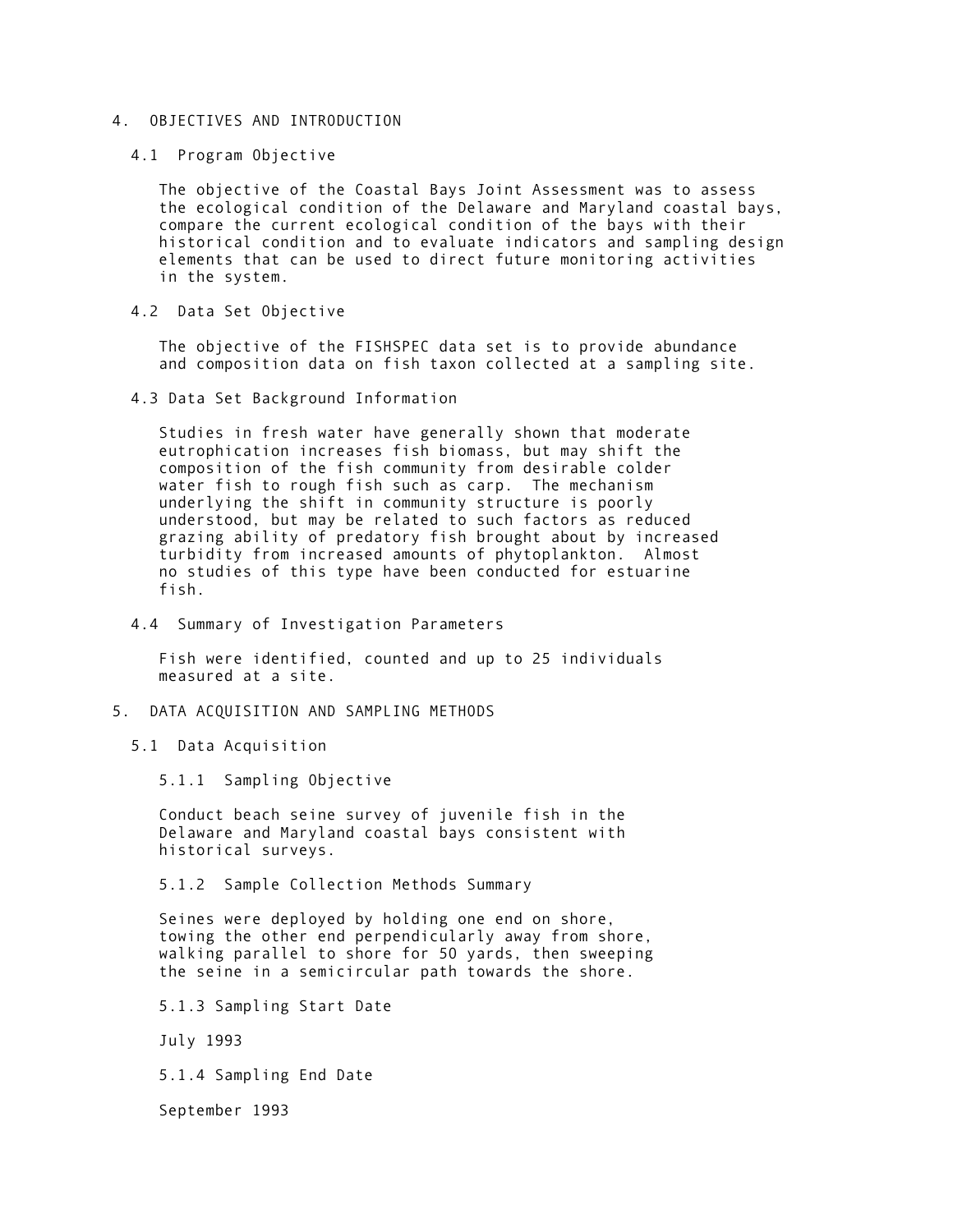5.1.5 Platform

Sampling was conducted from beaches.

5.1.6 Sampling Gear

Two kinds of seines were employed:

 a 50-ft, nylon haul seine of 0.25-in mesh with a 6-ft by 6-ft center bag

 a 60-ft, nylon haul seine of 1-in stretch mesh with a 6-ft by 6-ft center bag

5.1.7 Manufacturer of Sampling Equipment

NA

5.1.8 Key Variables

 Abundance, species identification and individual length were recorded at the time of sample collection.

5.1.9 Collection Method Calibration

 The sampling gear did not require any calibration. It required inspection for tears.

5.1.10 Sample Collection Quality Control

NA

5.1.11 Sample Collection Method Reference

 1993 Delaware Fish Seine Study and Comparison to Delaware and Maryland Historical Studies. Contributing Authors: K.S. Price and M. Timmons (University of Delaware, College of Marine Studies), C.C. Linder, J.F. Casey, S. Doctor and A. Wesche (Maryland Department of Natural Resources) and J.C. Chaillou (Versar, Inc.) in:

 Chaillou, J.C., S.B. Weisberg, F.W. Kutz, T.E. DeMoss, L. Mangiaracina, R. Magnien, R. Eskin, J. Maxted, K. Price and J.K. Summers. 1996. Assessment of the Ecological Condition of the Delaware and Maryland Coastal Bays. U.S. Environmental Protection Agency. Prepared by Versar, Inc., Columbia, MD.

5.1.12 Sample Collection Method Deviations

NA

5.2 Data Preparation and Sample Processing

5.2.1 Sample Processing Objective

Process seine contents to accurately identify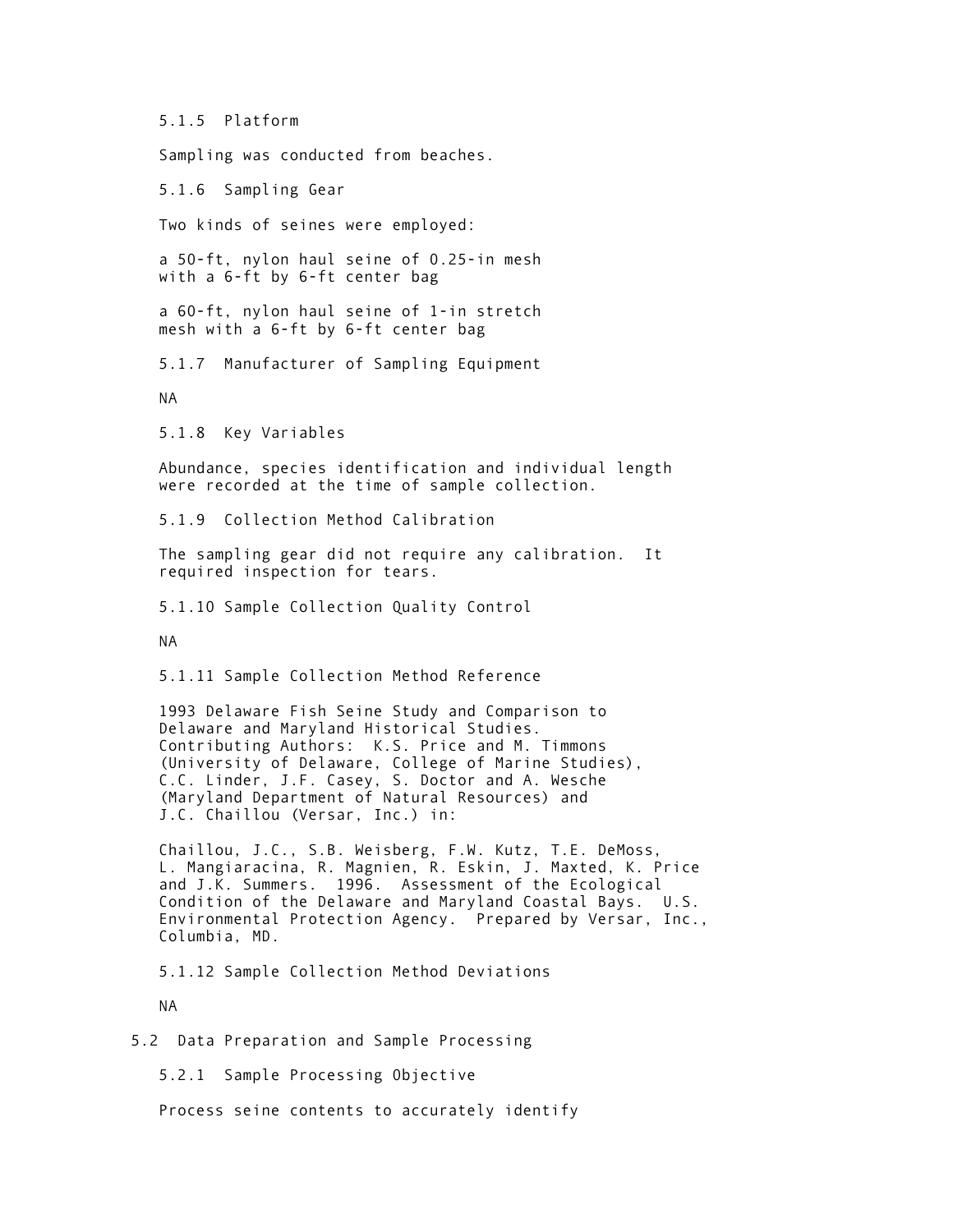<span id="page-4-0"></span> each fish to species, enumerate the contents by species and measure 25 individuals to the nearest mm. 5.2.2 Sample Processing Methods Summary NA 5.2.3 Sample Processing Method Calibration NA 5.2.4 Sample Processing Quality Control NA 5.2.5 Sample Processing Method Reference Chaillou, J.C., S.B. Weisberg, F.W. Kutz, T.E. DeMoss, L. Mangiaracina, R. Magnien, R. Eskin, J. Maxted, K. Price and J.K. Summers. 1996. Assessment of the Ecological Condition of the Delaware and Maryland Coastal Bays. U.S. Environmental Protection Agency. Prepared by Versar, Inc., Columbia, MD. 5.2.6 Sample Processing Method Deviations NA 6. DATA ANALYSIS AND MANIPULATIONS 6.1 Name of New or Modified Value None 6.2 Data Manipulation Description None 6.3 Data Manipulation Examples None 7. DATA DESCRIPTION 7.1 Description of Parameters Parameter Data Parameter # SAS Name Type Len Format Label ------------------------------------------------------------------------------ 1 MONTH Char 3 \$3. Month (JUL,AUG,SEP) of Data Collection 2 SITE Char 7 7. Site Number 3 SPECIES Char 25 \$25. Common Name of Taxon 4 ABUNDANC Num 6 6. No. of Individuals Collected of the Species

<span id="page-4-1"></span>7.1.6 Precision to which values are reported

Abundance is recorded to the individual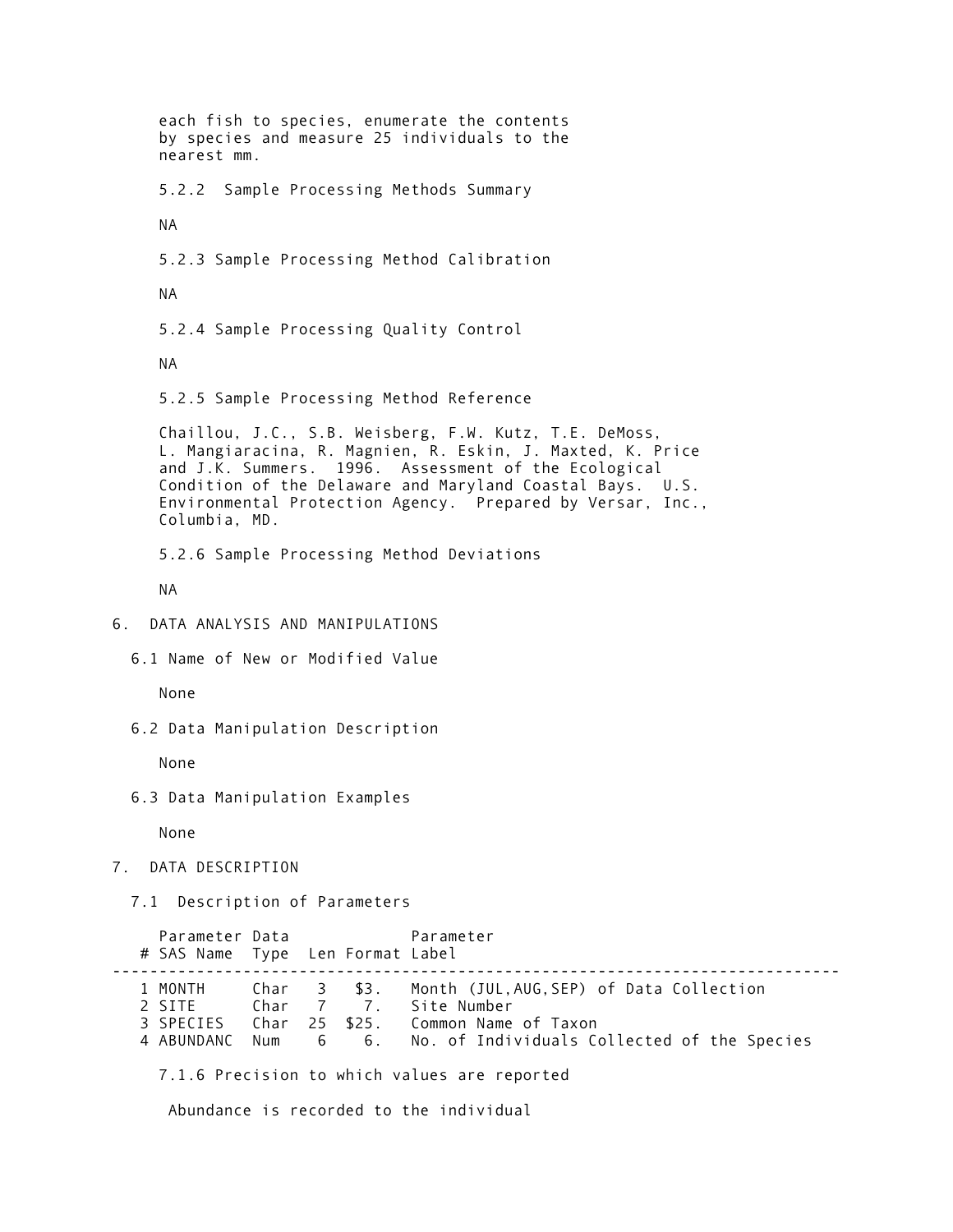7.1.7 Minimum Value in Data Set

ABUNDANC 1

7.1.7 Maximum Value in Data Set

ABUNDANC 5240

7.2 Data Record Example

7.2.1 Column Names for Example Records

MONTH SITE SPECIES ABUNDANC

7.2.2 Example Data Records

| 0BS | MONTH | <b>STTF</b> | <b>SPECIES</b>      | ABUNDANC |
|-----|-------|-------------|---------------------|----------|
|     | AUG   | STN 1       | Atlantic silverside |          |
|     | AUG   | STN 1       | Bluegill            |          |
| 3   | AUG   | STN 1       | Inland silverside   | 20       |
| 4   | AUG   | STN 1       | Mojara sp.          |          |
|     | AUG   | STN 1       | Mummichog           | 83       |

#### <span id="page-5-0"></span>8. GEOGRAPHIC AND SPATIAL INFORMATION

8.1 Minimum Longitude

-75 Degrees 17 Minutes 4.80 Decimal Seconds

8.2 Maximum Longitude

-75 Degrees 04 Minutes 18.60 Decimal Seconds

8.3 Minimum Latitude

38 Degrees 49 Minutes 54.60 Decimal Seconds

8.4 Maximum Latitude

38 Degrees 38 Minutes 33.00 Decimal Seconds

8.5 Name of area or region

Delaware and Maryland Coastal Bays

 Stations were located in coastal bays along the East Coast of the United States in the States of Delaware and Maryland. Four major subsystems included Rehobeth Bay, Indian River Bay, Assawoman Bay and Chincoteague Bay. Areas of interest included Indian River, St. Martin River, Trappe Creek and artificial lagoons.

<span id="page-5-1"></span>9. QUALITY CONTROL/ QUALITY ASSURANCE

9.1 Measurement Quality Objectives

 Measurement quality objectives were the same for EMAP-Estuaries indicators and are outlined below: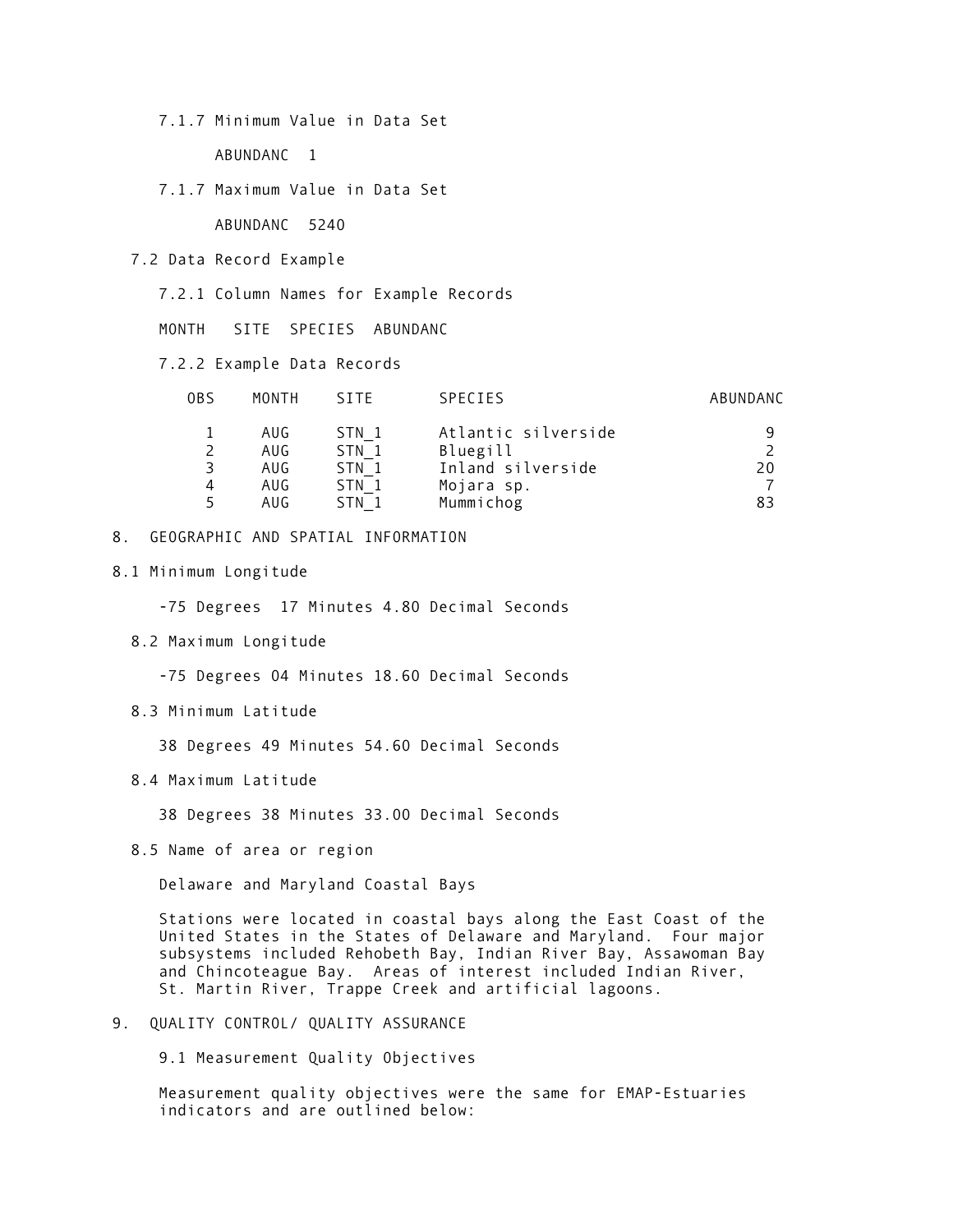| Fish Community           | Accuracy | Goal | Precision Completion |
|--------------------------|----------|------|----------------------|
| Composition              | Goal     |      | Goal                 |
| Counting                 | 10 %     |      | 90%                  |
| Taxonomic Identification | 10 %     |      | 90%                  |
| Length determinations    | $+-5$ mm |      | 90%                  |

#### 9.2 Quality Assurance/Control Methods

9.2.1 Sample Collection Quality Control

 At least once during the field season, QA evaluation of each field crew will be performed by either the QA officer or a designee to insure compliance with prescribed protocols. Field crews will be re-trained whenever discrepancies are noted.

9.2.2 Sample Processing Quality Control

 The quality of fish identification, enumerations and length measurements was assured principally through training field personnel prior to sampling. Fish identifications, enumerations and length measurements were confirmed by the QA officer or a designee during field audits. In addition, field crews saved representative specimens of each species identified in the field. These specimens were checked at the laboratory by qualified taxonomists. The overall accuracy goal for all fish identifications, enumerations and length measurements in the sampling season was 90%. If this goal was not met, corrective actions included increased emphasis on training and more rigorous testing of field crews prior to the next round of monthly fish sampling.

9.3 Quality Assessment Results

NA

9.4 Unassessed Errors

NA

<span id="page-6-0"></span>10. DATA ACCESS

10.1 Data Access Procedures

 Data can be requested from a contact under Section 10.3. Data can be downloaded from the WWW site.

10.2 Data Access Restrictions

NA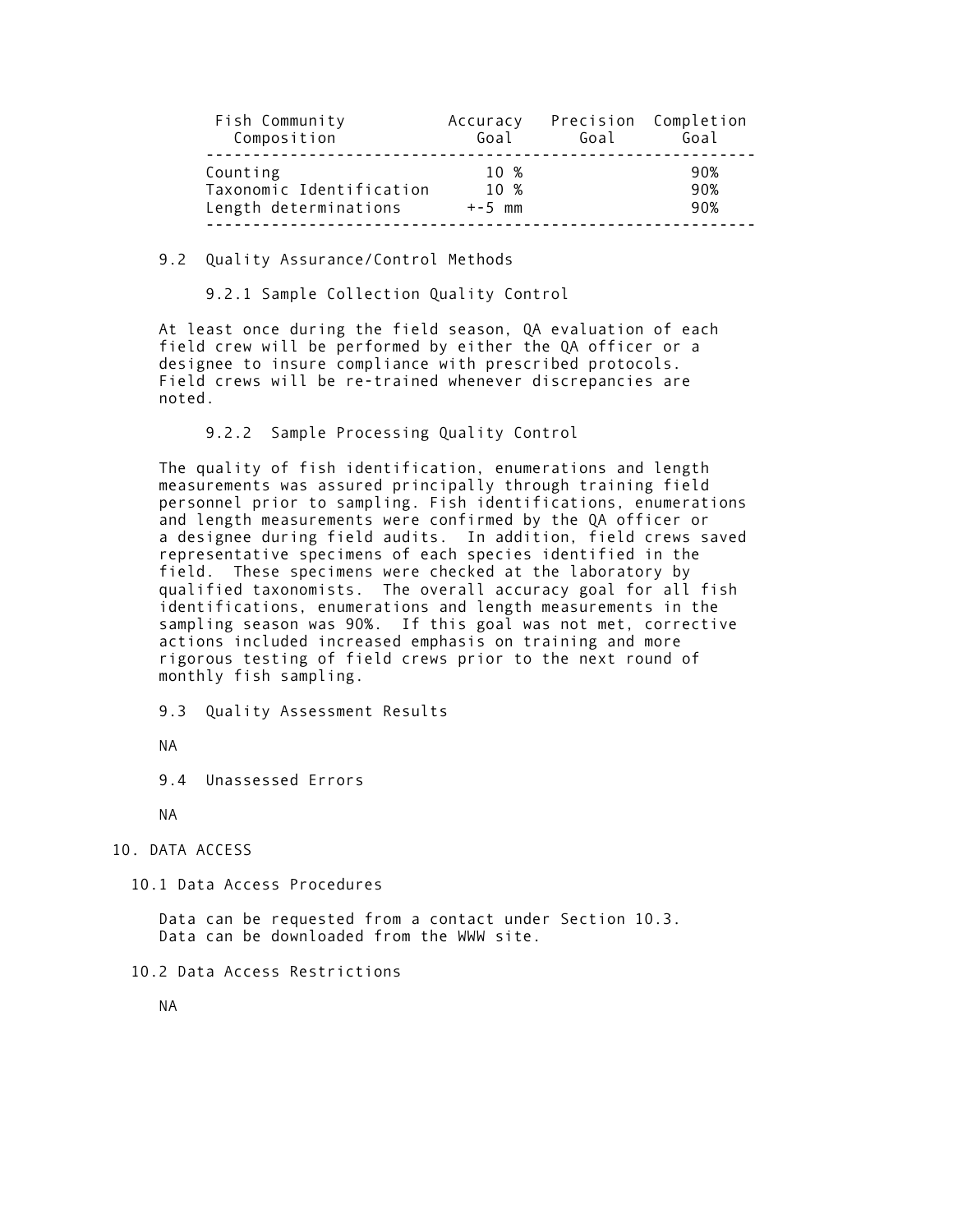10.3 Data Access Contact Persons

 Dr. Frederick W. Kutz U.S. Environmental Protection Agency Region III (410)305-2742 (Tel.)

10.4 Data Set Format

The data sets are in a fixed column format.

10.5 Information Concerning Anonymous FTP

Not accessible

10.6 Information Concerning WWW

Data can be downloaded from the WWW.

10.7 EMAP CD-ROM Containing the Data Set

Data not available on CD-ROM.

<span id="page-7-0"></span>11. REFERENCES

 K.S. Price, M. Timmons, C.C. Linder, J.F. Casey, S. Doctor, A. Wesche and J. Chaillou. 1993 Delaware Fish Seine Study and Comparison to Delaware and Maryland Historical Studies

in:

 Chaillou, J.C., S.B. Weisberg, F.W. Kutz, T.E. DeMoss, L. Mangiaracina, R. Magnien, R. Eskin, J. Maxted, K. Price and J.K. Summers. 1996. Assessment of the Ecological Condition of the Delaware and Maryland Coastal Bays. U.S. Environmental Protection Agency. Prepared by Versar, Inc., Columbia, MD.

- <span id="page-7-2"></span><span id="page-7-1"></span>12. TABLE OF ACRONYMS
- 13. PERSONNEL INFORMATION

 Principal Investigator Dr. Frederick W. Kutz Mid-Atlantic Integrated Assessment Team 701 Mapes Road Fort Meade, MD 20755-5350 (410)305-2742 (Tel.) (410)305-3095 (FAX) kutz.rick@epa.gov

 Kent S. Price and Maryellen Timmons University of Delaware College of Marine Studies Lewes, DE